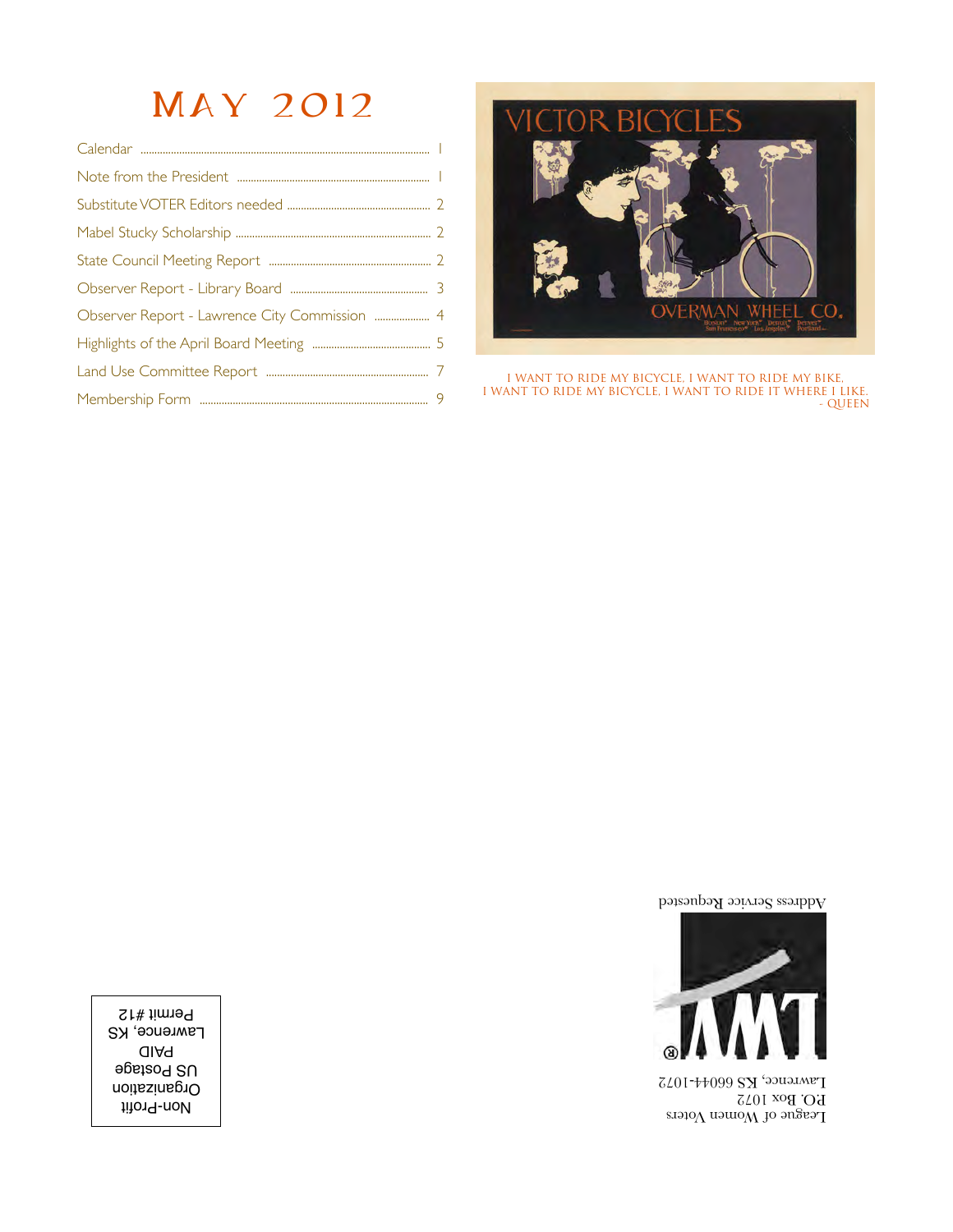# **The VOTER**

#### Bulletin of the LWV of Lawrence-Douglas County, KS

The League of Women Voters is a non-partisan political organization encouraging the informed and active participation of citizens in government and influencing public policy through education and advocacy.

President:: Kay Hale " 843-2784" kayhale39 @ att.net Membership: Carrie Lindsey" " 766-8561 carrieblindsey @ yahoo.com Voter Editor: Ruth Lichtwardt 841-5419 lightwatcher @ gmail.com<br>"Local League: http://www.lawrenceleague.com National League: http://www.lwv. http://www.lawrenceleague.com National League: http://www.lwv.org<br>http://www.lwvk.org lwvks@sbcglobal.net State League: http://www.lwvk.org

## League Calendar

| Thursday,<br>June 14th | 7:00 PM | <b>LWVL-DC Board Meeting.</b> Plymouth Congregational Church, Heritage Room, 945<br>Vermont St. All League members are invited to attend. |
|------------------------|---------|-------------------------------------------------------------------------------------------------------------------------------------------|
| Saturday,<br>June 16th | 9:00 PM | <b>VOTER Submission Deadline.</b> Guest Editor Sally Hayden filling in, submissions<br>location TBA.                                      |
| June 8 - 12th          |         | LWV-US National Convention, Washington D.C. Register online.                                                                              |
|                        |         |                                                                                                                                           |
| Saturday,<br>June 23rd | 7:00 PM | Land Use Committee Meeting. Community Mercantile Meeting Room, 901 Iowa<br>St.                                                            |
| Thursday,<br>July 12th | 7:00 PM | LWVL-DC Board Meeting. Plymouth Congregational Church, Heritage Room, 945<br>Vermont St. All League members are invited to attend.        |

## A Note from President Carrie Lindsey

Welcome to a hot Kansas spring in which an exciting Kansas election season begins soon. I look forward to serving as President this year. I believe it will be a watershed year for our country and for the League. Now is the time to decide what is important to YOU.



Annual Meeting was very successful with thought-provoking and informative guests and discussion. Directions from the Board include looking at partnering with the Older Women's League on the issue of death with dignity.

The League presented a letter to the City Commission on forming a collaboration between the Chamber, County and City to focus on recruiting businesses to bring primary jobs to the City and County. Mayor Bob Schumm said he appreciated our sending it. The City directed staff and the Chamber to present answers to the questions asked and bring it back to the Commission May 22nd or in early June. You can find a copy of the letter on our website at www.lawrenceleague.com.

Land Use – is it important to you? As an organization that purports to value good planning, we have neglected our responsibility to the Land Use Committee and taken advantage of Betty Lichtwardt and her knowledge and love of Land Use, and allowed her to be the primary person to take on all of the difficult work. This committee meets on the Saturday eve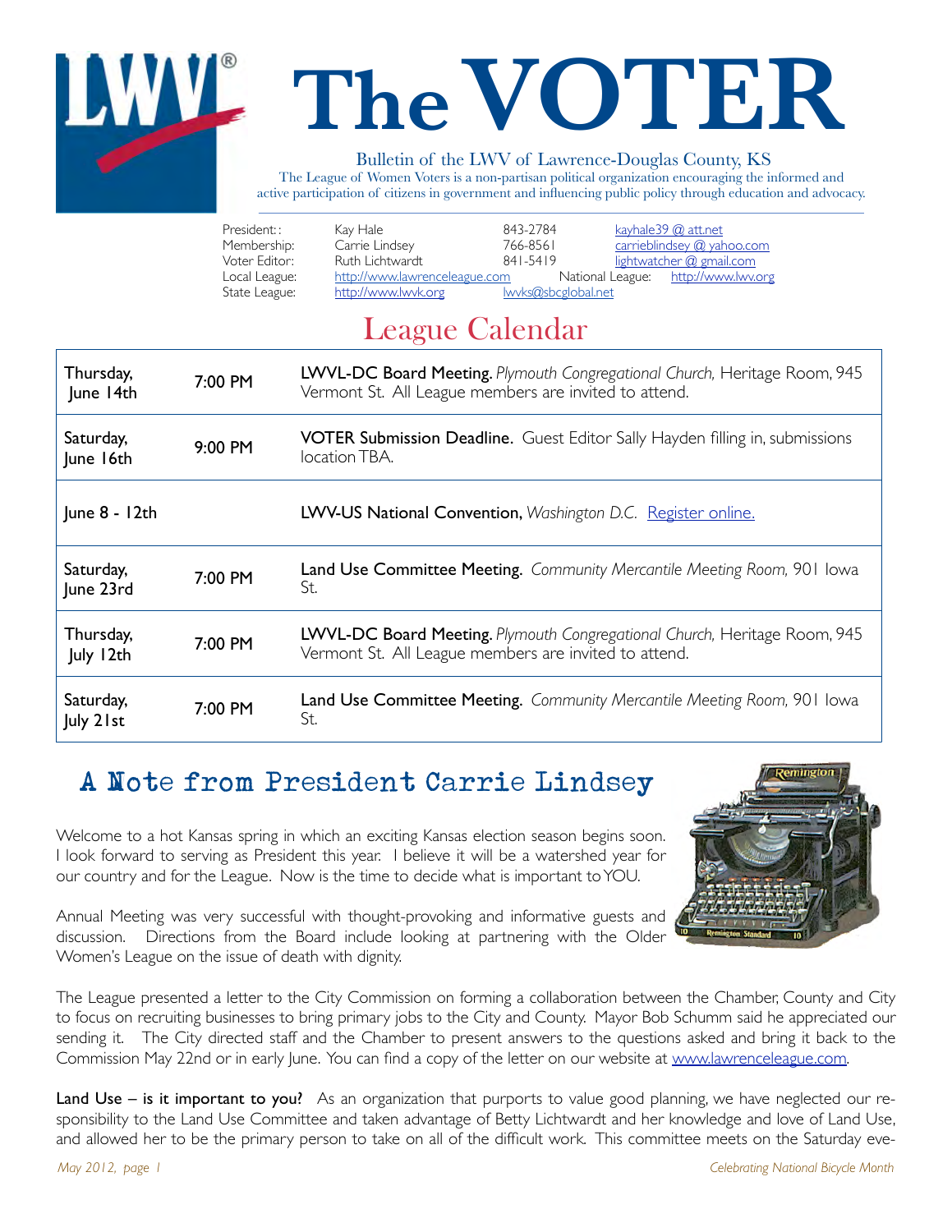ning prior to the Planning Commission meetings, after the City staff reports are made public. Betty then spends all day Sunday writing letters that are valued and well received by many Planning Commissioners and City Staff. These letters are then signed and submitted on Monday morning before 10:00 a.m.

Sometimes there are fewer than five people at the Land Use Committee meeting, including Betty, Alan, and a board member. That means that out of our 122 members, only 2 others attend this meeting on a regular basis.

We had a discussion on this at the Board Meeting. Both Betty and Alan Black, Chair of the Committee attended. I made suggestions including that the League members need to understand that if they wish this committee to continue there must be **MORE ACTIVE PARTICIPATION** by the general membership.

If Land Use is important to you, please step up and attend the meetings. If we want the Land Use to remain a viable part of our organization, at least one member must come forward to begin learning the League's position and how it pertains to the planning process.

If you would like more information on the Land Use Committee, please call or email Alan Black at (785) 749-4524 ablack@ku.edu.

I would love to hear from any of our members. Call or email anytime, 766-8561 or carrieblindsey@yahoo.com.

## SUBSTITUTE VOTER Editors needed!

Your friendly neighborhood VOTER editor is doing a lot of traveling over the next several years and will be unable to produce the newsletter during certain months. Sally Hayden has graciously agreed to be the Guest Editor for next month's issue, but the July and August issues still need someone to produce them. If interested, please contact Carrie at carrieblindsey@yahoo.com or Ruth at lightwatcher@gmail.com. Thank you!

## MABEL STUCKY Scholarship Awarded

Billy Barnes, a senior at Free State High School, is the 2012 recipient of the \$750 Mabel Stucky Scholarship. Billy met the scholarship criteria as a student who can demonstrate interest in political science through scholastic record and extra-curricular activities.



One of his most visible activities included lobbying for upgrades to the skate board area in Centennial Park. The need for repairs/upgrades had been pressing for years. Billy, along with others, presented their case to the City Commission and the funding was found. Currently the park is closed so the improvements can be completed. During his efforts to secure support for the park repair, Billy would even talk with Mike Amyx while getting his hair cut, telling him how important this issue was, including the safety factors of the park's deteriorating condition.

Billy plans to attend the University of Kansas this fall.

## Highlights of the LWVK STATE Council

MEETING Three of the five men who participated in the State Council Meeting held in Salina on April 28th were from Lawrence - James Dunn, Gary, Hale and Caleb Morse. Kay Hale was the final member of the Lawrence delegation.

Highlights of the State Council Business Meeting included:

- Credentials Report: A total of 38 persons attended the Council Meeting.
- Welcome from Salina City Commissioner, Kaye Crawford. Kaye is a League member.
- LWVK President's report: The State League is actively opposing legislative efforts to move up the implementation date for the Proof Citizenship Law.
- Proposed 2012-2013 Budget was adopted, as published in the Kansas Voter (Spring, 2012).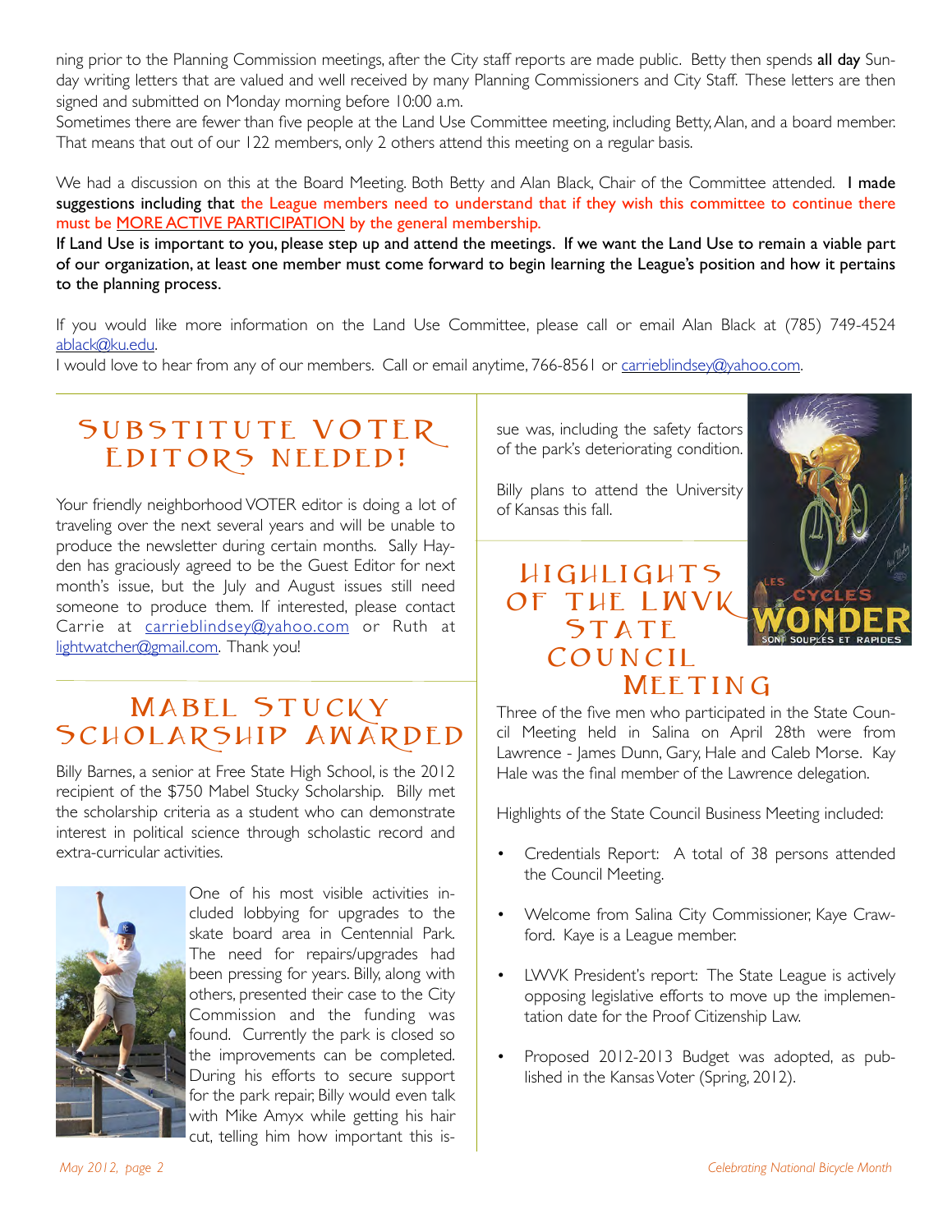

•Endowment Fund Report was accepted. Total amount reported in the Fund as of March 31, 2012 was \$65,599.12.

Three different Action Resolutions were adopted. The issues addressed by the Action Resolutions are:

1.To eliminate sales tax on food

- 2. To establish an independent Redistricting Commission
- 3. To require sponsors of political "issue ads" to list on the ad the four top financial contributors that paid for the ad.

Exact language for each Action Resolution will be published in the The Voter as soon as it becomes available.

The slate of nominees for officers and directors as published in the Kansas VOTER was adopted by voice vote. James Dunn was elected to serve a two-year term as Director.

Announcement: The State League is applying for a grant to address voters' hurdles to obtain required ID, such as transportation to DMV offices or the cost of obtaining the necessary documentation like marriage licenses. Local leagues may be involved in implementing the grant.

In addition to the business meeting, Paul Johnson provided an update on legislative issues, Janis McMullin, member of the LWV-US Board of Directors addressed the Privatization Study. Singer/song writer, Ann Zimmerman of Salina gave a delightful performance during lunch. Her songs about the status of women over the years from the 1850's though today were heartfelt and fun. *- Kay Hale*

### Lawrence Public Library Board of TRUSTEES MEETING April 16, 2012, 4:30 p.m.

Board Members Present: Deborah Thompson, Chair, Joan Golden, Vice-chair, Fran Devlin, Secretary/Treasurer, Chris Burger, Terry Leibold, Ursula Minor, and David Vance. Library Staff Present: Mike Wildgen, Interim Dir., Sherri Turner, Assistant Dir., Kathleen Morgan, Library Foundation Dir. and Staff.

Friends of the Library Present: Susan Craig Guests: Sarina Farb, Free State High School senior, John Wilkins, Gould/Evans, Elinor Tourtellot, League of Women Voters.

Sarina Farb was invited to the board meeting to share her science fair project that studied the health effects of BPA and BPS inks printed on thermal receipt paper. These widely used inks come off receipt paper and build up quickly on the skin. It is known that BPA can mimic estrogen and is linked to health problems. The Library and the Mercantile switched to BPS ink thinking it was safer. Sarina found that BPS is worse than estrogen or BPA in causing breast cancer cells growth. When Deborah Thomson asked what the library should do to improve safety, Sarina suggested changing to electronic receipts or to go back to using non-thermal paper.

Mike Wildgen reported that BA Green has signed a contract as construction manager for the library. John Wilkins talked about the architectural team and gave a project schedule to the board. Evans/Gould will be working with BA Green in getting them up to speed, addressing their questions and meeting with new director, Brad Allen. Once BA Green has gathered all the necessary information, a determination will be made to relocate or not to a different site during renovation. Construction of the library will start in February of 2013. The new garage construction might begin this fall.

Kathleen Morgan announced that Brad Allen will make an unofficial debut at Caddy Stacks on April 28th and 29th. At the Foundation's Annual Meeting on April 30th, the Board will vote to reappoint Laura Denneler and Thomas Howe and appoint two new members, Bev Billings and Alice Ann Johnston.

The Friends of Library sale was on-going. Susan Craig said book donations were down but more small subject-

focused sales and Amazon sales have made up the difference.

The Board adopted the 2013 Budget Draft. A proposal to elect the current Board officers as it stands was passed. Meeting adjourned at 5:30 p.m.

*- Elinor Tourtellot, observer*



*May 2012, page 3 Celebrating National Bicycle Month*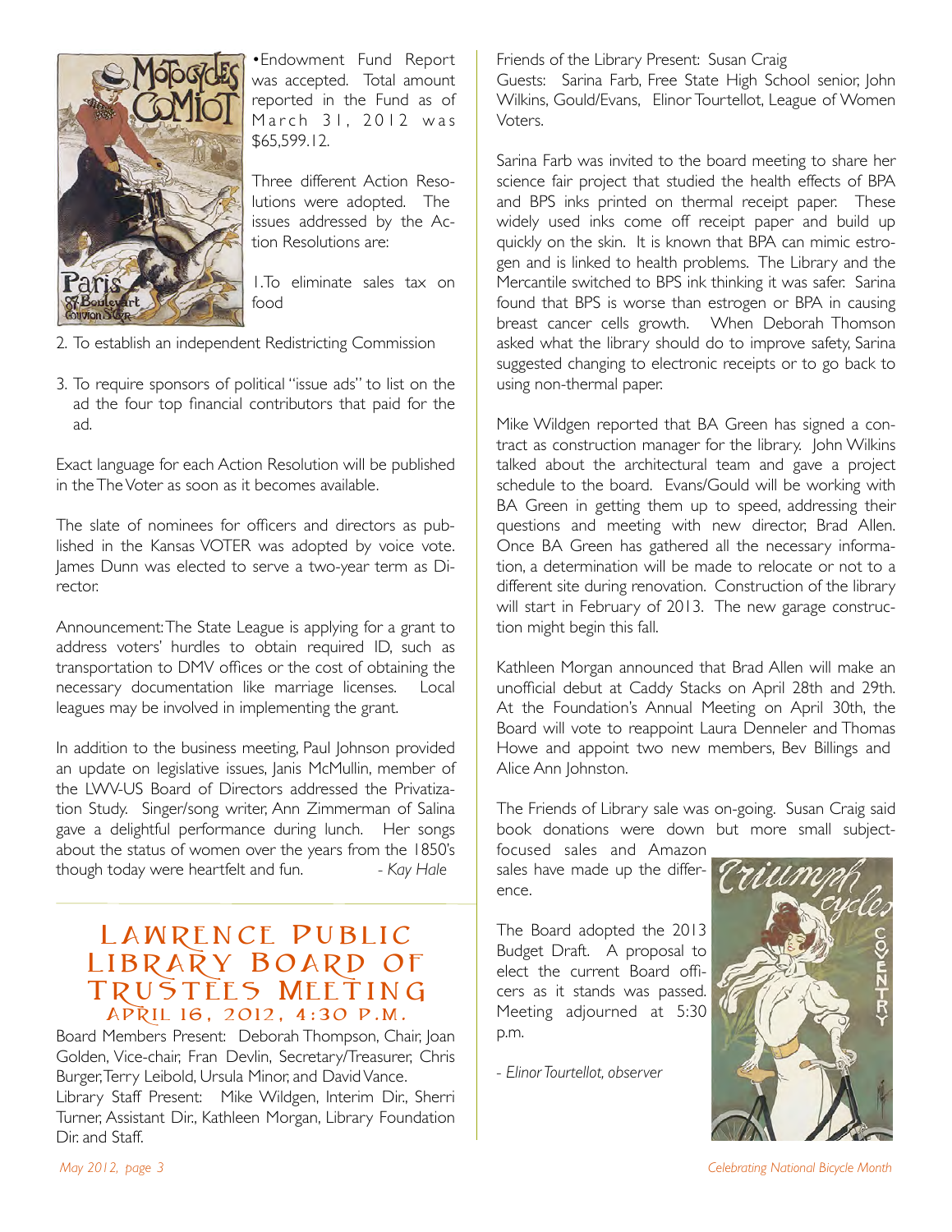## LAWRENCE CITY Commission OBSERVER Report

A regular meeting of the Lawrence City Commission was held on May 8 in the City Hall. Mayor Bob Schumm conducted the meeting. The following Commissioners were present: Amyx, Dever, and Cromwell; Carter was absent. Approximately 30 citizens attended the meeting.

The Meeting Agenda is available here: iDownload 05-15-12 Agenda Packet

The first item of business was the reading of a proclamation for the month of May 2012 to be designated Older Americans Month.

The Consent Agenda was approved, after two items were pulled from the Agenda for discussion: The two discussion items are summarized here:

Item 7 – To adopt on first reading an ordinance to authorize a grant to the Bioscience and Technology Center, Inc., for economic development purposes, an amount not to exceed \$500,000 and issue general obligation bonds to pay the costs.

Discussion: LaVerne Epp Center's Executive Chairman was asked to describe their need for expansion grant funding. He said the Bioscience and Business Technology Center on the KU Campus opened in August 2010, and it is already full with nine companies. "The demand from companies is much greater than we expected," he said. The proposed second phase is estimated to cost \$10 million. It will have 30,000 square feet and room for 15 to 20 additional companies.

McClorey estimated the City has contributed  $1 - 1.5$  million dollars to fund the Center,

which has already recruited 16 companies representing a total of 80 to 100 local employees with an average annual salary of \$70,000.

> Item 10 – Approve route changes in the Public Transit Service, with the changes being implemented in August, 2012 (changes recommended by the Public Transit Authority earlier





this year.)

Discussion: A member of the public posed questions about Route 36 where he has observed 48 seat passenger buses, occupied by only one or two riders. (Rt 36 goes from 6th via Emery to KU.) Bob Nugent, Public Transit Administrator, said Route 36 is served by the KU part of the Transit System. He further mentioned how route changes are being made to offset increased costs.

City Manager's Report: The city manager reported on the status of the City's FEMA grant application; it has been denied.

Regular Agenda Items:

- 1) The Commission adopted the 2012 Action Plan and Investment Summary of the 2008-2012 Consolidated Plan, and authorized the Mayor to sign the agreements for the 2012 CDBG and HOME Programs. The Citizen Participation Plan received public comment and was approved.
- 2) More than half of the Commission meeting was devoted to a proposal from the Lawrence Chamber of Commerce (COC), which would establish a new partnership between the City of Lawrence, Douglas County and the Chamber of Commerce. The goal of the partnership is job creation and economic development. The proposed partnership is to include a Joint Economic Development Council (JEDC) and an Executive Committee. The Executive Committee would consist of the Lawrence City Manager, the Douglas County Administrator and the CEO of the Lawrence Chamber of Commerce. (A link to this letter is included with the agenda items.)

Mayor Schumm invited the COC President, John Ross to explain the proposal. He said Lawrence's ability to create new jobs in this environment requires collaboration, coop-

> eration and the ability to respond rapidly to business opportunities.

> Public Comment: Ten entities offered comments about the Joint Economic Development Council proposal, as described above.

#### Pro

•The tax base in Lawrence is critical to providing the services its residents expect and Lawrence is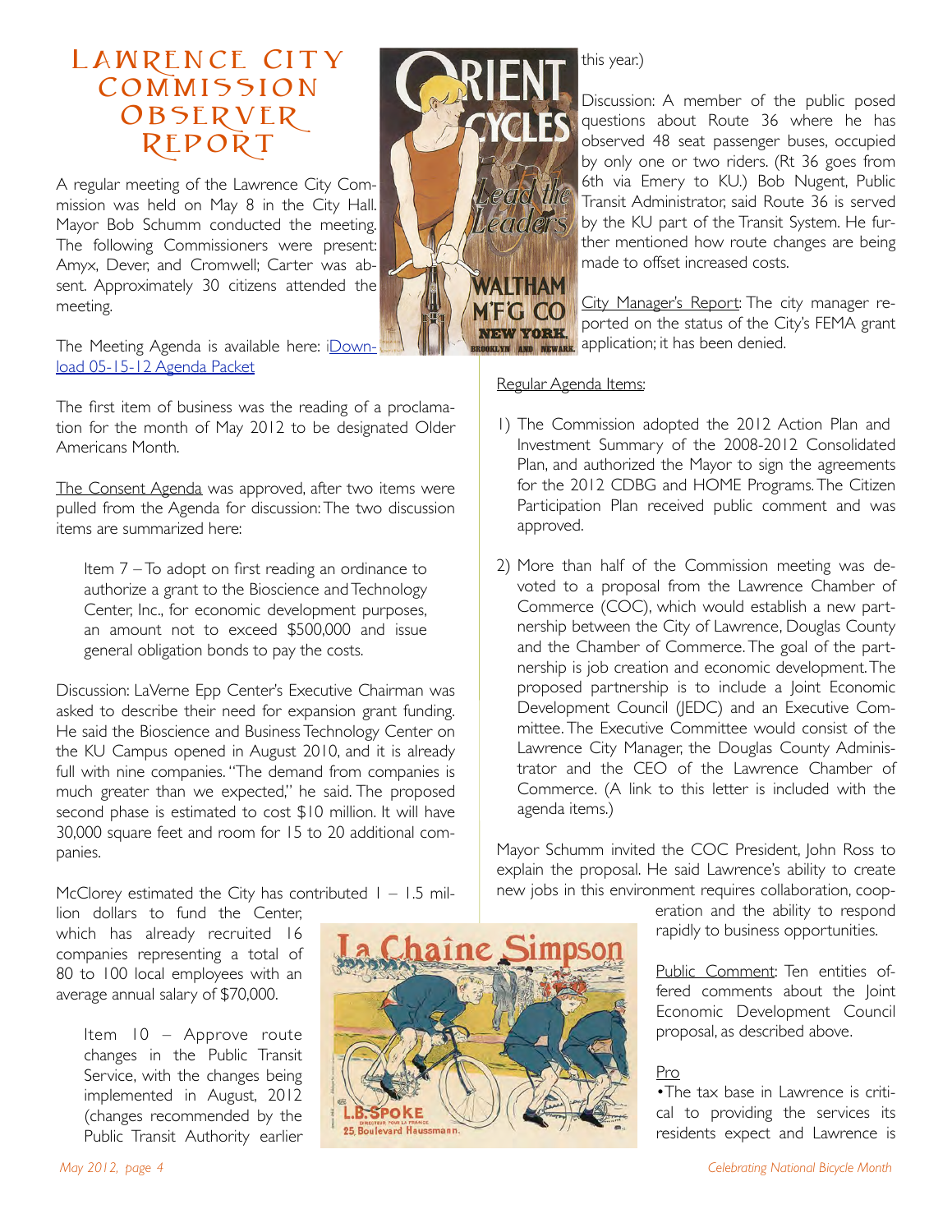

falling behind in economic development. The JEDC would help bring primary jobs to Lawrence.

•A unique opportunity exists to retool the public/private partnership that once existed between local governments and the Chamber of Commerce. The new President and CEO of the Chamber has 25 years experience in economic development.

JEDC will draw upon his experience.

• The JEDC would better position Lawrence and Douglas County to succeed in the challenging field of economic development. and job creation.

#### **Con**

- The proposed JEDC does not include an opportunity for citizen input and/or input from neighborhood associations. The idea that Eudora and Baldwin would serve in an ex-officio capacity was questioned.
- The definition of primary jobs was questioned. Parttime jobs are not primary jobs.
- There was a call for "professional" economic advisors.
- The proposal is confusing. Will public money be transferred to the Chamber of Commerce? The relationship of the Chamber to local governments needs to be clarified
- Several conferees expressed concern about the past record of the Chamber of Commerce. Some of them questioned whether a business advocacy organization like the Chamber is well-suited to be the city's lead agency on economic development.

The League of Women Voters submitted a comment letter and President, Carrie Lindsey testified. The League's letter posed the following questions:

- 1. Is the JEDC more than just an advisory group? Can it take action in areas where the governing bodies would normally make the decisions? This is perhaps the most critical issue.
- 2. Can the JEDC spend tax money? Would this have authorization from our elected officials? If so, what provision would be made for public input?
- 3. The decision-making structure is not clear on what actions the partnership or the Executive Committee can

take. Can it enter into contracts and under what circumstances?

Mayor Schumm thanked the League for its well-written comments and directed staff to respond to the League's questions.

- Kay Hale, observer

## Highlights of the April Board MEETING,

#### April 12, 2012, 7–9 pm

Present: Kay Hale (President), Milton Scott (Vice President), Carrie Lindsey (President Elect), Marjorie Cole (Treasurer), Caleb Morse (Secretary); Directors: Bonnie Dunham, Bob Duver, James Dunn, Melinda Henderson, Ruth Lichtwardt.

Absent: David Burress, Carol Jacobson.

Members present: Nancy Dunn, Lee Ann Duver, Gary Hale, Cille King.

Treasurer's report. Marjorie reported total income for Mar of  $$1,877.65$  and expenses of  $$1306.11$ . As of Apr 1, balances in various accounts were as follows: Checking  $=$ \$2481.65; Money Market = \$4397.69; Stucky = \$7114.55; Judiciary =  $$1088.58$ ; Dues Scholarship fund (a subset of the General Fund) currently has \$255 available. The books for the year 2011-12 will be audited by Diane Oakes prior to the Annual Meeting.

President's report. Kay presented her last report as president, thanking the board for their support and reviewing our accomplishments viz. our goals and objectives for the 2011–2012 year.

#### Action and Discussion

New policy. Carrie (Marjorie) moved to adopt a policy (as agreed to during the Mar board meeting and drafted by Caleb) reading "14. BUDGET RESERVES. The Board shall maintain an amount equal to approximately one-fourth of LWV L-DC Annual Budget in reserve"; motion carried.

2010 program study report. Carrie summa-



*May 2012, page 5 Celebrating National Bicycle Month*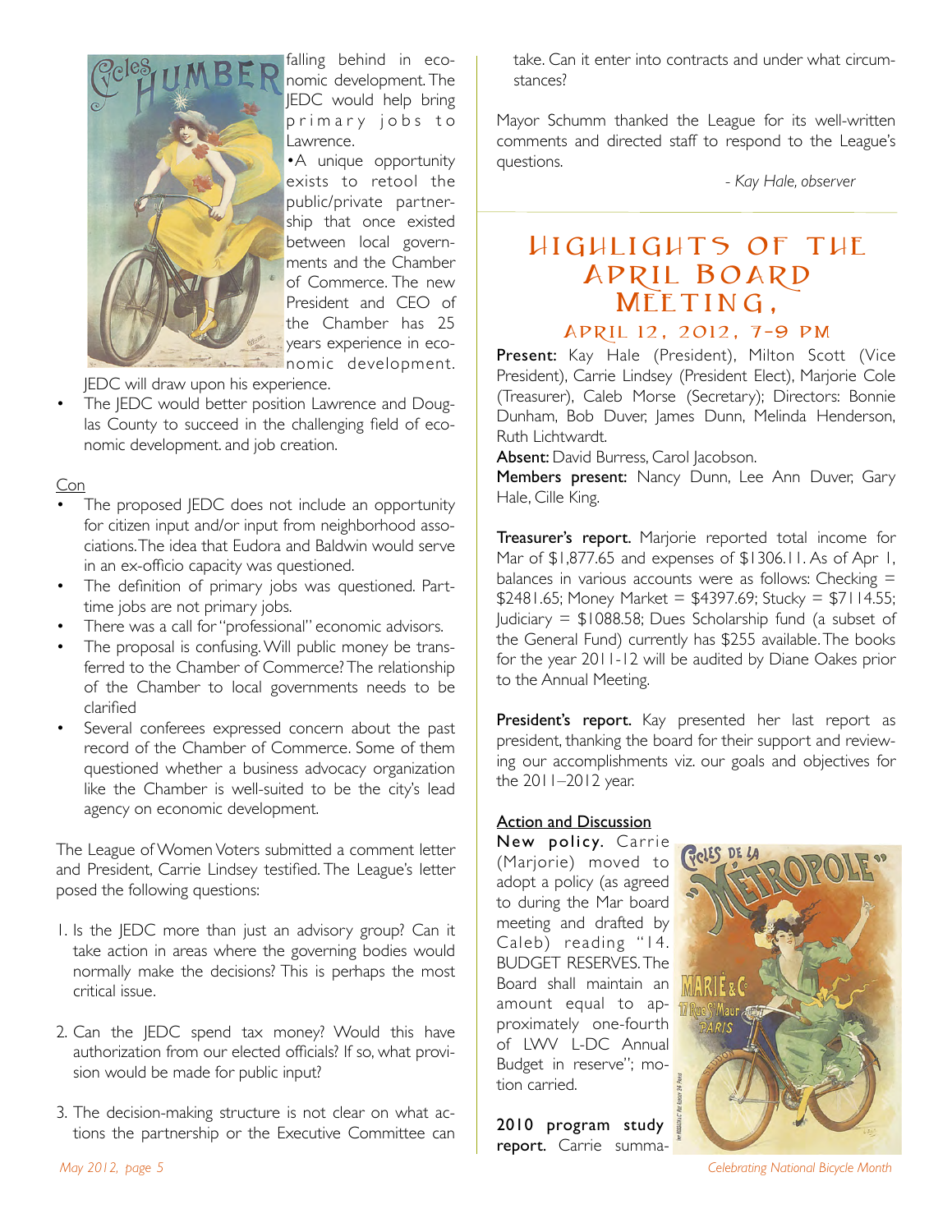rized a report on the 2010 study, which she had circulated earlier. Ruth (Caleb) moved to adopt the report; carried.

#### Review 2012-2013 proposed budget and financial report.

Marjorie summarized the proposed budget and narrative for the coming year. As discussed at the previous meeting, the committee included in the proposed budget recommendations to: increase dues by \$5 (to \$55) for individual memberships and \$10 (to \$85) for households; withdraw \$2300 to hire a part-time employee; plan for a deficit of \$499, better than the \$1630 in unplanned deficit of this year; and reduce expenses for printing and mailing and by sending only one delegate to National Convention.

Job announcement. Carrie had circulated a draft of a job announcement and contract for services for the position of Election Cycle Assistant. Melinda volunteered to help with the interview; Carrie also asked Lee Ann to help. Marjorie noted that she hoped the position wouldn't discourage regular members

from becoming involved in League activities. James asked about the limitations. Carrie replied that the job would not be open to League members. There were several suggested emendations to the job announcement. Milton (Melinda) moved to approve the announcement (as amended) and contract for services; carried.

Babcock elections. Carrie reported that she and leanne Mann had observed a Babcock Tenants Association meeting on Mar 16, and helped maintain order through a couple of contested elections.

Voter Service update & VOTE 411 candidate questions. Melinda reported that there had been much activity recently on the VOTE 411 listserv, to which Melinda subscribes. Kay sent out a request on our listserv for candidate questions. Her solicitation had not met with much success. Melinda offered that she was uncomfortable writing her own questions, but thought we should pay attention to the state level. Questions will be solicited at Annual Meeting.

Lee Ann reported that she had spoken to an Assistant Principal at Free State High about talking to students about voting. At this point, Melinda thought, it might be best to wait until fall to carry out student registration drives. Melinda and Carrie will be talking about civic involvement to members of a sorority at Baker University later this spring.



Melinda was also planning to meet with Voter Education Coalition leader Pattie Johnston and will find out about VEC plans to run voter registration tables at the Lawrence farmers' market this summer.

> VOTER editor on the go. Ruth reported that she'll be gone, representin' at various con(vention)s, through much of 2012. We'll have to develop a workaround, or recruit a new editor. It gets worse in 2013.

> LWVUS Convention resolution re: campaign finance reform. Kay introduced resolution proposed for adoption at National Convention urging the board to advocate for an amendment to the US Constitution regarding campaign finance reform. The resolution is being circulated by Leagues in Massachusetts, who have also asked for contributions to help defray the cost of lobbying at convention. Bob (Ruth) moved to endorse the resolution; carries. Bonnie (Bob) moved to donate \$25 to the effort; carries. (Text of the resolution can be found in the Voter of

the LWV Arlington, Mass, downloadable as a pdf at home.comcast.net/~lwva/bulletins/May12.pdf.)

Move to Amend. Kay circulated an email from the Kansas City section of Move to Amend, an organization seeking to amend the US Constitution to make it clear that corporations are not people and that money is not the same as speech. Move to Amend has offered to send a speaker to educate about the proposed amendment. After some discussion, it was decided that Kay would ask a representative from Move to Amend to present on this issue to us. (Text of the proposed amendment can be found on the organization's website:

http://movetoamend.org/amendment.)

#### Announcements.

Chamber of Commerce survey on economic development. Kay reported that Betty Lichtwardt had filled out the entire survey and Kay had sent this response on behalf of the League. Kay herself had also responded with some answers over the phone. However, she was not able to attend the meeting at which the results were presented.

#### Committee Reports

Stucky Scholarship. Aline Hoey reports that she will no longer be able to chair the Stucky Award Committee after this year, since students of hers will begin to qualify for the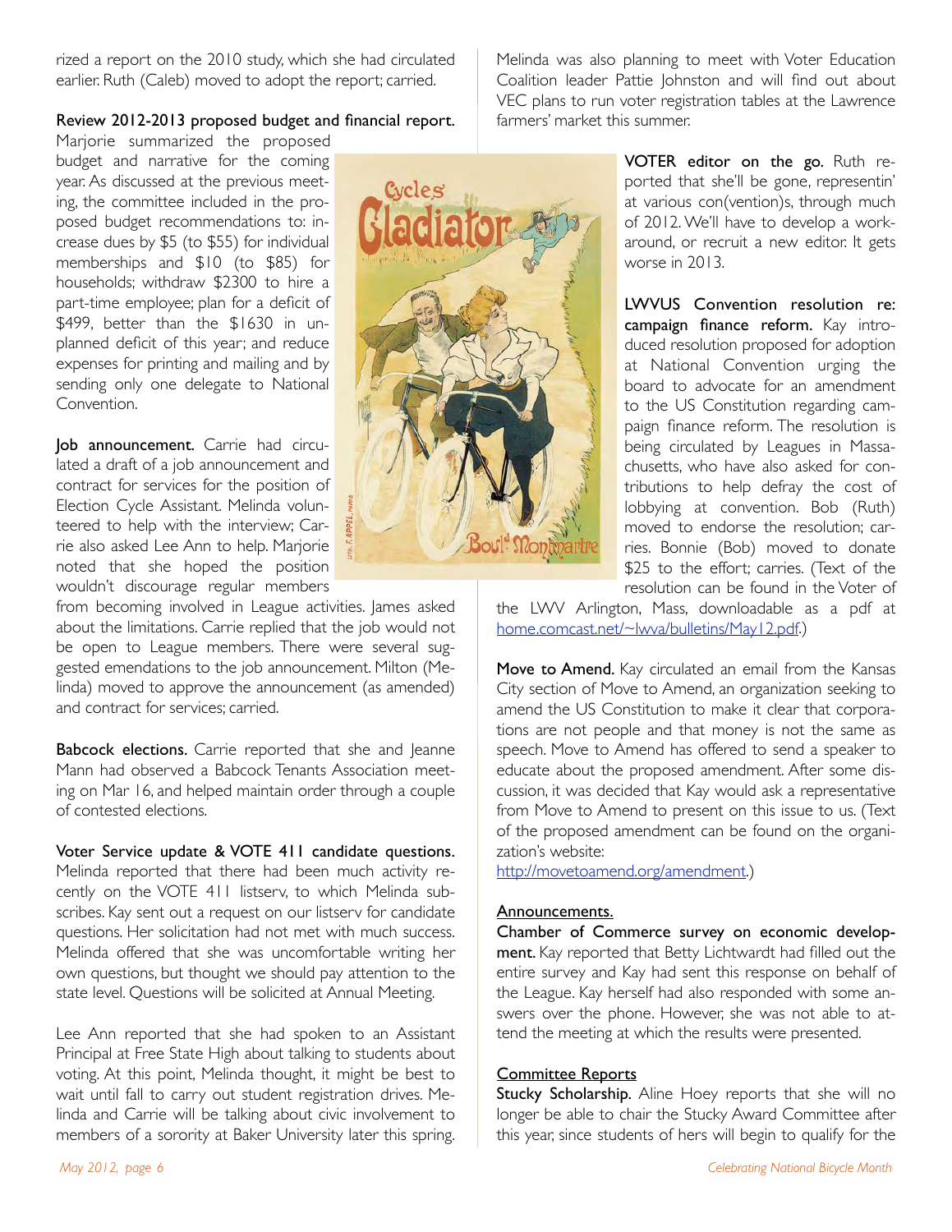award next year. This year's committee was comprised of Aline, Marlene Merrill, and Gary Hale. The award will be presented on May 7 or 8, depending on the school of the awardee.

Land Use. Kay reported that the Land Use Committee had commented on the site plan for the proposed Theater Lawrence building. Among other things, the LUC argued that the site plan should mitigate the effect of light pollution on neighboring residences; they got a hardy Thanks! from the Planning Department staff. There are rumors about an overnight truck stop planned for US 59 south of the Southwind Movieplex. Kay had discussed this kind of development with a friend who drives the big rigs, who described some potential environmental concerns, as well as some social ones. Stay tuned!

The meeting adjourned at 8:30 pm.

## LAND USE COMMITTEE **REPORT**

The Land Use Committee (LUC) met at the Community Mercantile on Saturday, April 21 at 7:00 p.m. We discussed the Items on the Planning Commission (PC) April 23rd Agenda, and also one item on the next Tuesday City Commission (CC) meeting. The LUC decided to write four letters.

Our first letter was on Item No. 3, the Inverness Park District Plan, an area plan for the Inverness Park neighborhood that would constitute a comprehensive plan amendment (CPA) to *Horizon 2020*. Over the months of consideration, this district plan had been approved except for one area adjacent to Clinton Parkway, a 15-acre built-up site, known as Remington Square Apartments, that had been zoned RM15 (Medium

Density Residential). Ten acres of the site had been built up to the maximum density limit allowed by the zoning for the whole 15-acre property, leaving 5 acres vacant.

Because of the problems the apartments in their neighborhood were already creating, the single family residents and some other landowners of Inverness Park opposed any increase in zoning on this property to allow added apartments to be built on the vacant land. Following adoption of the first version of the Inverness Park District Plan by the PC and the rezoning to RM24 had been initiated and

heard by the CC they denied the higher density rezoning. now the Inverness Park District Plan was back before the PC because it had to be changed to accommodate a different use on the vacant land, namely Office-Commercial or CO, which allowed no residential use. This left the builtup apartment site non-conforming, with too many units built on the site to conform to the existing RM15 zoning if the 15-acre site were decreased to 10 acres.

The staff recommendation to solve this problem was to change the Inverness Park District Plan to allow for an increase in zoning to RM24 once the CO area was separated from the built-up apartment area. We wrote a letter pointing out that this accommodation of "rewarding a mistake that should not have happened...could lead the way to rewarding future similar mistakes" and suggested three ways that the developer could accommodate the existing zoning: (1) allow the existing development to be nonconforming, (2) allow the owner to reduce the number of apartments on the built-up site to conform to its existing zoning, or (3) not develop the vacant land and use it for recreational open space.

OUTCOME: the PC approved the staff recommendation.

Item No. 4, approval of the Northeast Sector Plan, or CPA-6-5-09 was the subject of our second letter to the PC. The fact that this plan was initiated in September of 2009 is an indication of just how involved the community has been with this plan. The main issue has been how much

new industrial and commercial use will be permitted west and south of the municipal airport. Because this plan encompasses the entire unincorporated Grant Township, it involves the future planning and development of a very large land area.

The basic problem has been the fact that much of this area is floodplain, which makes it hazardous to build up, and very costly to safely urbanize. It also is covered with very rich

soil—the very best—an irreplaceable and an indispensable natural resource. Those who want to preserve the area for agricultural use have formed a citizens' group called the "Citizens for Responsible Planning" and have done very extensive studies to support their position of preserving the Class I and II soils and protecting them from urban development.

The Northeast Sector Plan will determine the fate of this unincorporated Grant Township. After bouncing back and forth from the CC, County Commission, and PC, the draft

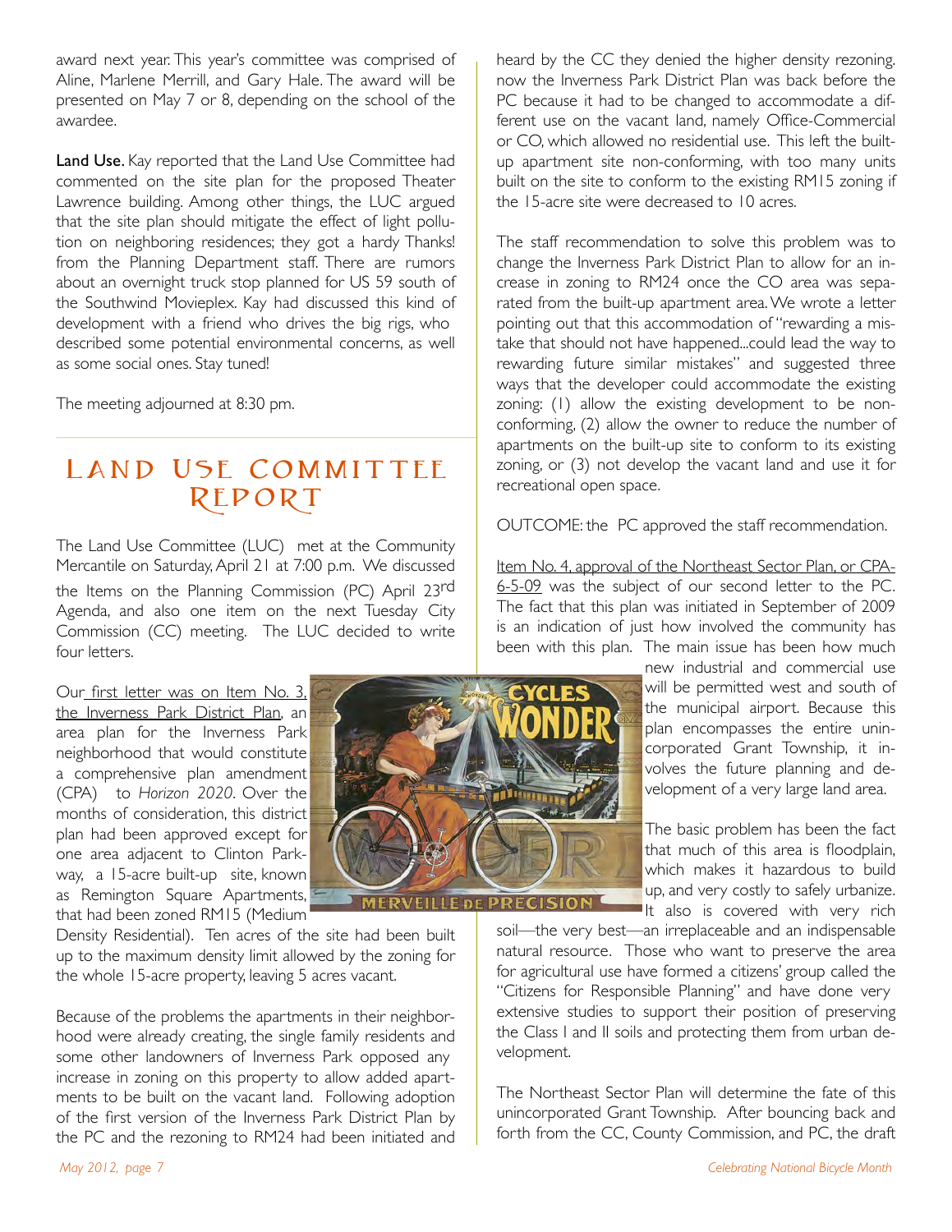

plan finally ended last April at the PC with five suggested options**:** the first allowing extensive industrial areas, the second allowing much smaller industrial areas with three variations, and the third with no new industrial/commercial areas beyond those already designated, used and zoned, called "Option 3."

The Citizens for Responsible Planning sent a letter with extensive documenta-

tion supporting no additional industrial use west and south of the airport. We had sent letters independently, essentially saying the same thing, and citing similar studies and documentation. Because one of their members asked us for support, we sent a letter doing this, and in addition, supporting Option 3.

OUTCOME: the PC passed the Northeast Sector Plan with Option 3.

Our next letter, Item No. 5, was a request for a variance in a four-lot minor subdivision plat for Tenants to Homeowners. The land is located in North Lawrence at 828 Elm Street, and is about 0.9 acres. This amount of square footage would allow the property to be subdivided into four lots with RM7 District zoning—the average single family lot size. However, the configuration of the property is deep and narrow and would allow only two such lots to have direct frontage to a public street.

The variance request was to permit two of the proposed four lots to be directly behind the two fronting lots. These two rear lots would have no direct street frontage and their access would be by way of a private easement.

As we discussed this issue, the LUC members strongly objected to permitting this "dangerous and uncomfortable situation" because these two rear lots would present constant problems for all four of those future homeowners buying into the property. We listed such issues as lack of privacy for all four residences, and problems with maintenance of the access easement for the two rear lot owners, as well as inadequate access to fire and police protection, trash disposal, and numerous other problems associated with having two separately-owned houses in back yards.

This type of variance has rarely, if ever, been granted. Because there is vacant land adjacent to this property, we suggested that Tenants to Homeowners investigate other methods of adding to or reconfiguring their property to allow it to conform to our Codes. We asked that the PC not grant the variance.

OUTCOME: the PC granted the variance.

Our fourth letter was to the City Commission regarding a text amendment (TA) to the zoning provisions of the Land Development Code, creating a new Industrial District—IM—of medium intensity, and changing the permitted uses in the IG (General Industrial District) to allow Truck Stops as a new category and permitted use. ( It formerly was a use under "fuel sales" as an accessory use, with its definition subject to the interpretation of the Planning Director.)

As the term was defined under the new category there are no size limits or other defined restrictions, so that as a "full-blown" truck stop it could be very large, with restaurants and other facilities and overnight parking for truckers to allow sleeping in their rigs. Based on descriptions of this use from other communities, it is so intensive that its impact could lead to an increase in crime, pollution, noise, and other serious blighting impacts.

This new use is also listed in the CR (Regional Shopping District) as a special use, which, unfortunately, we did not see when reviewing its new location in the zoning code. In our letter we asked that the Truck Stop Use not be permitted in any industrial district as a permitted use, and only in the IG District under a Special Use Permit.

OUTCOME: the City Commission passed the new text amendment as a permitted use in the IG District and as a use in the Regional Shopping District (CR) with a Special Use Permit. The City Commission instructed the Planning Director to bring a modified ordinance requiring the IG District to allow it only as a Special Use, but very unfortunately, this does not also exclude it from the CR District.



*May 2012, page 8 Celebrating National Bicycle Month*